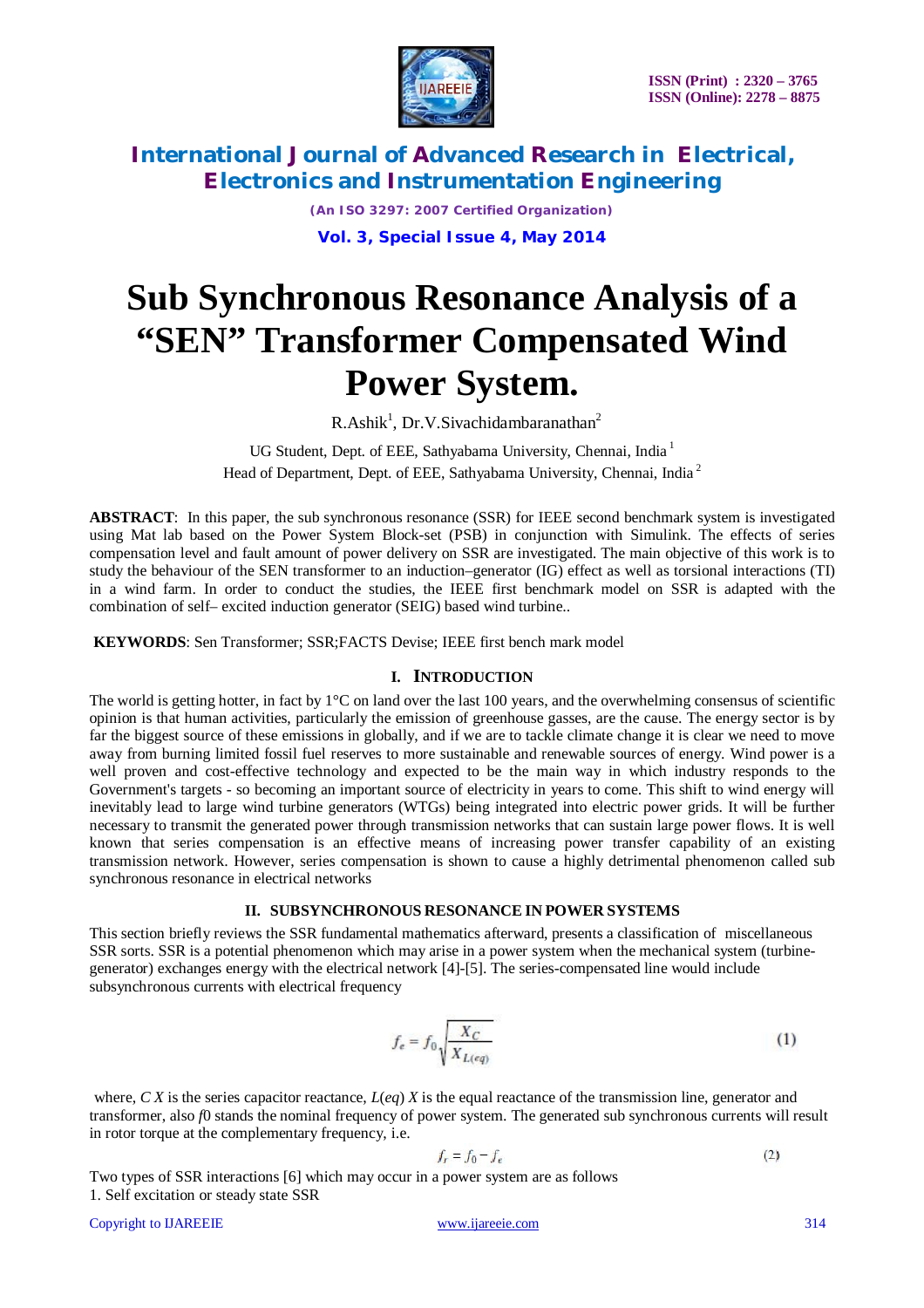

*(An ISO 3297: 2007 Certified Organization)*

### **Vol. 3, Special Issue 4, May 2014**

#### 2. Transient torques or transient SSR

*1) Self excitation or steady state SSR:* The sub synchronous frequency rotor current rendering to the generator terminals produces sub synchronous frequency components of the terminal voltage. These components would support the Current to produce self excitation which has two aspects, namely,

A. IG effect

B. TI

*A) IG effect:* The electrical resonance due to the series compensation creates a rotating field on the generator stator corresponding to the resonant frequency. For the high compensation levels, the electrical resonance frequency, i.e., *e f* , would be less than the system nominal frequency, i.e., 0 *f* . The resonant current drawn by the electrical network hence creates a revolving field at the sub synchronous frequency. For the case of synchronous generators, the generator rotor is rotating at synchronous frequency; the synchronous machine consequently acts as an IG according to the sub synchronously rotating field. On the other hand, the power system such as wind farms, which is under investigation here, may comprise SEIGs. For both sorts, the slip of the machine that is viewed as an IG is given by

$$
s = \frac{f_e - f_0}{f_e} \tag{3}
$$

Since the electrical resonance frequency is less than system nominal frequency, the slip is negative. Hence, the resistance Of the rotor (at the sub synchronous frequency from the armature terminals perspective) is negative likewise. Referring to the generic equivalent circuit of an SEIG depicted in Fig. 1, a self excitation circumstance appear when the magnitude of this resistance exceeds the sum of the armature and network resistance at a resonant frequency.

*B) TI:* The generator rotor torsional oscillation with the frequency *m f* induces armature voltage components at the frequencies given by



Fig.1. Equivalent circuit diagram of a generic induction machine.

$$
f_{e(ind)} = f_0 \pm f_m \tag{4}
$$

When the sub synchronous frequency component  $e$  *ind ) f* comes in close vicinity or matches with any of the electric resonance frequency, i.e., *e f* , the torsional oscillation and electrical resonance will be mutually excited resulting in SSR.

*2) Transient torques or transient SSR:* Transient torques are those that originate from the system disturbances. System disturbances and faults cause sudden changes in the network, resulting in abrupt changes in the currents that will tend to oscillate at the natural frequencies of the network. The transient SSR usually occurs when the complement of the electrical network resonant frequency coincides with one of the torsional natural frequencies.

#### **III. INTRODUCTION TO SEN TRANSFORMER**

and reactive power flows in the transmission line are affected simultaneously.

Consider that the point of compensation in the transmission line is at its sending end. Assuming that there are no changes in the transmission line's impedance and the voltage at the receiving end, a power flow controller (PFC) can control the active and reactive power flows (*Pr* and *Qr*) to be a particular pair of values by modifying the sending-end voltage to a specific magnitude and phase angle. This can be accomplished by connecting a compensating voltage in series with the line using a shunt–series power converter. The shunt–series-type converters have been installed in several locations to be used as unified power flow controllers (UPFCs). A ±160 MVA-rated UPFC demonstrated for the first time that the active and reactive power flows in a transmission line could be regulated independently while maintaining a fixed line voltage at the point of compensation.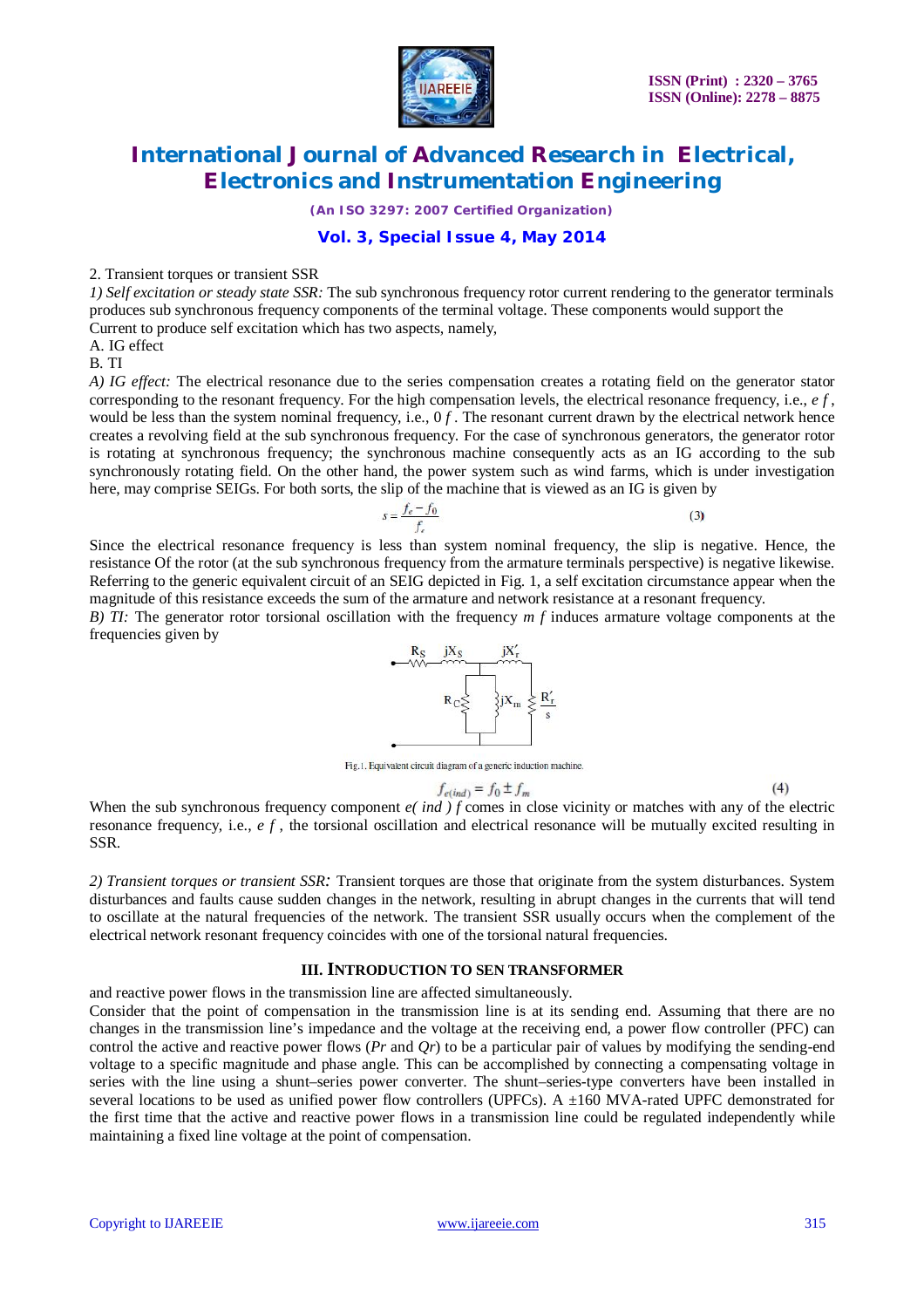

*(An ISO 3297: 2007 Certified Organization)*

### **Vol. 3, Special Issue 4, May 2014**



**Fig 1. (a) Power transmission system (b) Phasor diagram**

 Electric power flow through an AC transmission line is a function of the line impedance, the magnitudes of the sending-end voltage (**Vs**) and the receiving-end voltage (**Vr**), and the phase angle (V) between these voltages. Figure 9- 1 shows a simple transmission line represented with only a reactance (*X*) and the related expressions for active and reactive power flows at the receiving end of the line.

 Power flow control parameters (voltage magnitude, its phase angle, and line reactance) can be regulated with the use of the following, now considered conventional, equipment:

- 1. Voltage regulating transformer (VRT), shunt or parallel-connected switched inductor/ capacitor, static var compensator (SVC), or static synchronous compensator (STATCOM) for voltage regulation
- 2. Phase angle regulator (PAR) or phase shifting transformer (PST) for phase angle regulation

3. Thyristor-controlled series capacitor (TCSC) for series reactance regulation.

By regulating any one of the power flow control parameters using one of the above conventional solutions, both the active

#### **IV** .**WORKING OF SEN TRANSFORMER**

*A. Voltage Regulator*

The VRT is an autotransformer, shown in Figure , that provides three-phase, bipolar compensating voltages (Vs\_sA, Vs\_sB, and Vs\_sC). The uncompensated transmission line's three-phase sending-end voltages (VsA, VsB, and VsC) are regulated at Vs A, Vs B, and Vs C when the compensating voltage is connected in series with the line at the point of compensation. Since the compensating voltage is a fraction of the line voltage, the rating of the autotransformer is only a fraction of the transmitted power. As shown in Figure the VRT operates as an autotransformer. The exciter unit consists of a three-phase (A, B, and C), Y-connected primary windings that are connected in shunt with the line. The three-phase primary windings are excited from the three-phase line voltages (VsA, VsB, and VsC). A three-phase, bipolar compensating voltages (Vs sA, Vs sB, and Vs sC) that are either in phase or out of phase with the corresponding phase-to-neutral voltage are generated from the induced secondary voltages.

*B. Phase Angle Regulator*

 A PAR connects a voltage in series with the transmission line and in quadrature with the phase-to-neutral voltage of the transmission line as shown in Fig.3 The series-connected compensating voltage introduces a phase shift whose magnitude (for small change) in radians varies with the magnitude of the compensating voltage in per units where the phase-to-neutral voltage of the transmission line is the base

voltage. In a typical configuration, a PAR consists of two transformers as shown in Fig.3 The first transformer (exciter unit) is called a regulating transformer and is connected in shunt with the line. Its primary windings are excited from the line voltage ( ), and a three-phase bipolar voltage is induced in the secondary windings. With the use of taps, a compensating voltage ( ) with variable magnitude and in quadrature with the line voltage is generated from the phaseto-phase voltage of the induced voltage of the regulating transformer. For series connection of this voltage, an electrical isolation is necessary. The second transformer (series unit) is called a series transformer and is excited from the phaseto-phase voltage of the regulating transformer.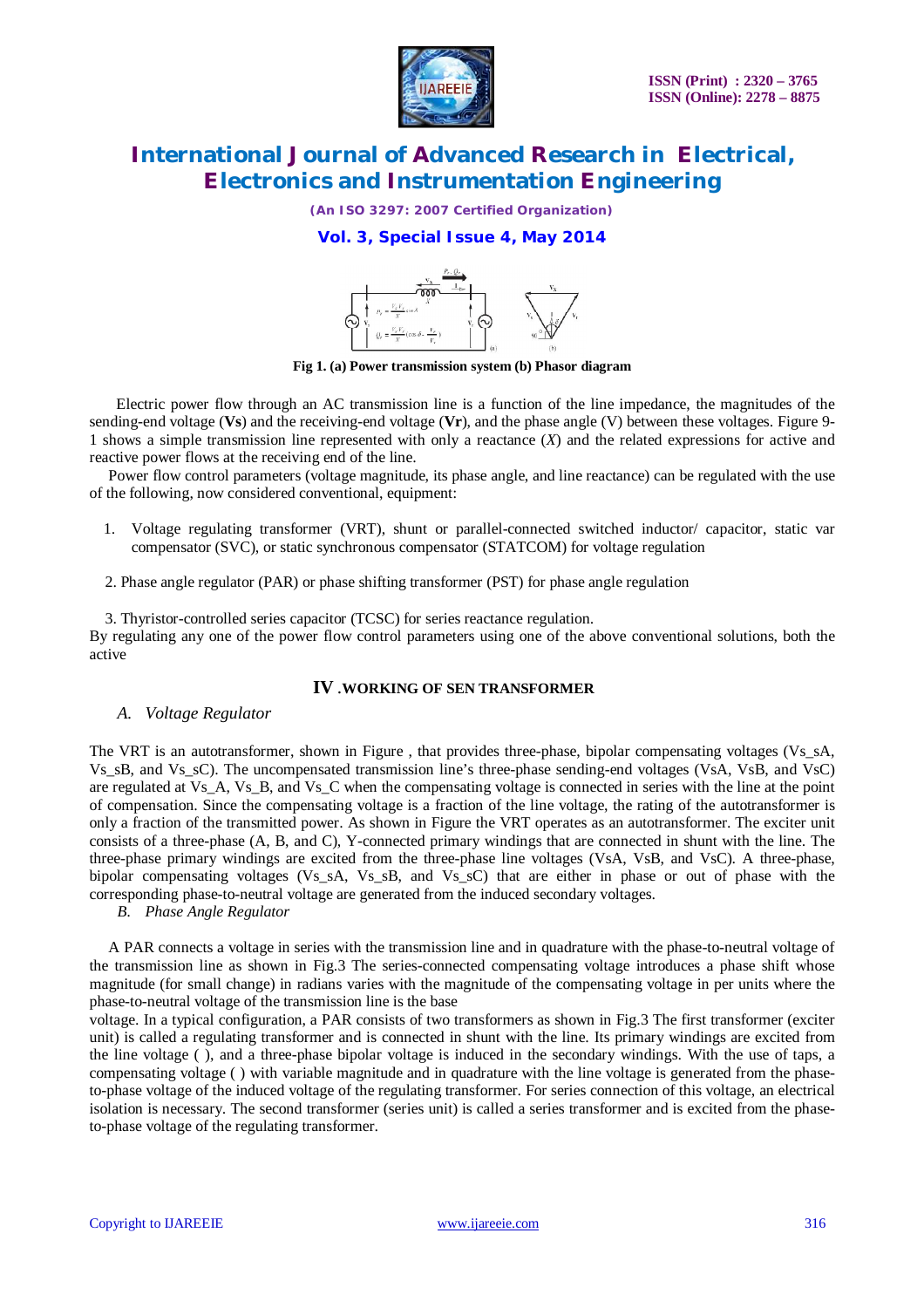

*(An ISO 3297: 2007 Certified Organization)*

**Vol. 3, Special Issue 4, May 2014**



**Fig 2. (a) Voltage regulator circuit, (b) Phasor diagram, (c) Controller** 



**Fig 3. (a) Phase angle regulator circuit, (b) Phasor diagram**

The induced voltage of the series transformer is connected in series with the line.If the series transformer is a stepdown transformer, the primary windings of the series transformer as well as the secondary windings of the regulating transformer are high-voltage-rated and low-current-rated so that the taps on the secondary side of the regulating transformer can operate at a low current and can ride through a high fault current. Please note that a PAR can be realized with a single-

core transformer as well. In this case, the taps are always subject to carry high line current as well as even higher fault current.

#### **V.MODELLING OF SEN TRANSFORMER**

A digital computer simulation model of the ST has been developed using matlab. The model consists of two subsystems: the electrical subsystem and the tap-selection algorithm subsystem.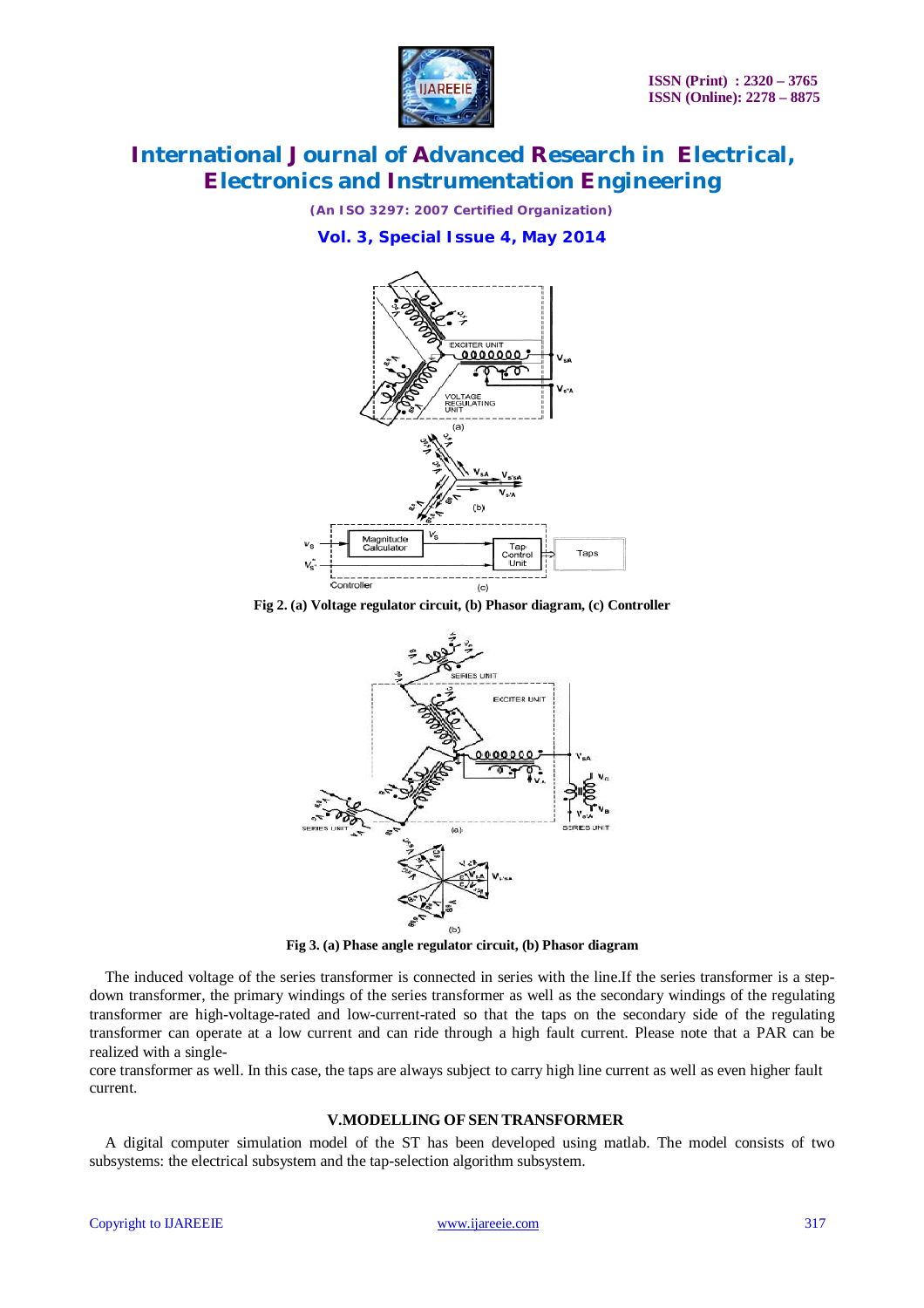

*(An ISO 3297: 2007 Certified Organization)*

### **Vol. 3, Special Issue 4, May 2014**

#### *A. Electrical System*

The electrical system is comprised of two ac systems connected by a three phase transmission line. The ST is connected at the sending end of the transmission line. Table I gives the parameters for both the ST and the network.

*1) Electrical Network Model:* The ac sources at both sending and receiving ends are modeled as infinite sources with the same magnitude but at a phase difference of 20 (the receiving end voltage lags the sending end voltage). The transmission line is modeled as lumped series impedance.

*2) ST Model:* The ST is a specially designed transformer with multiple windings having multiple tap positions in the secondary. The model for such a transformer is not available in matlab. Therefore, nine single-phase transformers, each having on-load tap changing capability have been used to model the ST. By using single-phase transformers, interphase. Mutual flux linkage and thus mutual inductance has not been considered, which may cause some discrepancies in the results. These nine single-phase transformers are modeled with a small resistance and leakage reactance as shown in Table I. Output voltages of three transformers (contributing from phase , and ) are added in series and then fed to one phase of the transmission line. The nine outputs (*aa, ab, ac, ba, bb, bc, ca, cb,* and *cc*) from the tap-selection algorithm supply the value of tap setting to all nine transformer Tap terminals. Should these outputs undergo any changes, the transformers readjust their tap positions and produce the required compensating voltages.

*b)Tap Changer Model:* In a practical transformer, tap changing is performed through a tap selector, where a resistor or inductor is used in parallel with the tap positions to limit the current through a shorting winding segment between two consecutive taps. In Fig. 2, an example of tap-changing operation has been shown along with the equivalent matlab model for each position of the tap selector. Although, practical transformers with on load tap changers (OLTC), such as the ones from Reinhausen [8] use taps with voltage difference in the range of 0.02 p.u. to 0.067 p.u., in this model a voltage difference of 0.1 p.u. between taps has been assumed for theclarity of simulation. The time required to move the tap selector between adjacent tap positions is 2 s [8]. In order to move the tap selector from its initial position, terminal E (0.2 p.u.) to its final position, terminal C (0.1 p.u.), the following four steps of approximately 0.5 s each are performed.



 **Fig.4 The ST Model.**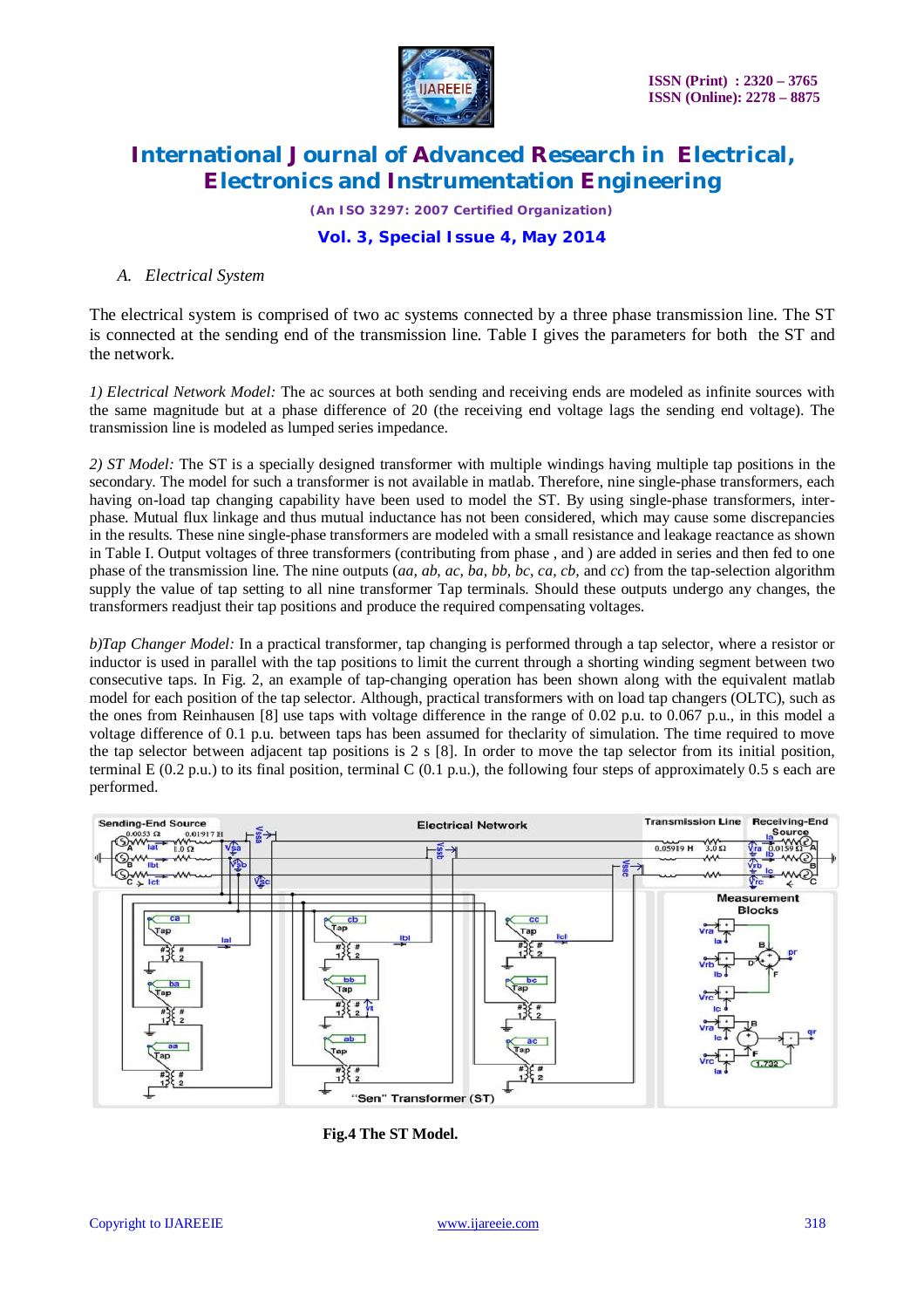

*(An ISO 3297: 2007 Certified Organization)*

### **Vol. 3, Special Issue 4, May 2014**



 **Fig.5 Tap Changing Mechanism and its electrical model.**

#### **VI. SIMULATION AND RESULTS**

**Step 1**: In position 1, the tap selector is connected to ter- minal E; therefore, in the model the circuit breaker (CB) connecting terminal E to line is closed and the rest of the CBs are open. Now, the selector is moved to a position where it connects both terminal D and E; however, the current flows through terminal E alone. To model this situation, the CB connecting terminal D is closed.

**Step 2**: The tap selector moves further down and is connected to terminal D. The line current now flows through the resistor, and depending on the value of the resistance, a slight dip in the voltage may occur. In the model, CB connecting terminal E is opened.

**Step 3**: In this step, the tap selector is moved to a position, where it connects both terminals C and D. This is the situation where a circulating current will flow within the loop formed by the terminals C, D and the resistor. The higher the value of the resistor, the lower will be the circulating current, however, too high a value of resistance would cause a voltage sag. In the model, the CB connecting terminal C is now closed.

**Step 4**: In the final step, the tap selector is moved to allow contact with terminal C alone, which is the required final position. In the model, the CB connecting terminal D is opened.

#### **I. POWER SYSTEM CONFIGURATION**

The system investigated in this paper, depicted in Fig. 2, is the modified model of the well-known IEEE first SSR benchmark. Here, the wind farm is represented by a number of coherent IGs each of 1000 HP (0.746 MW) rating which is connected to the grid through a fixed series compensated line. In this study, based on the existing installed practical systems, the wind farm power output varies from 100 to 500 MW. The mechanical system of the wind turbine consists of a two-mass torsional system where one represents the wind turbine system and the other is for the set of IGs. The rated voltage and frequency are 539 kV and 60Hz, respectively. The transmission line is modeled with a reactance, a resistance, and a series fixed capacitive compensation reactance. Also a fixed shunt capacitor of 2000 μ*F* per phase is utilized at the IG terminal to fulfill the reactive power support of the generator.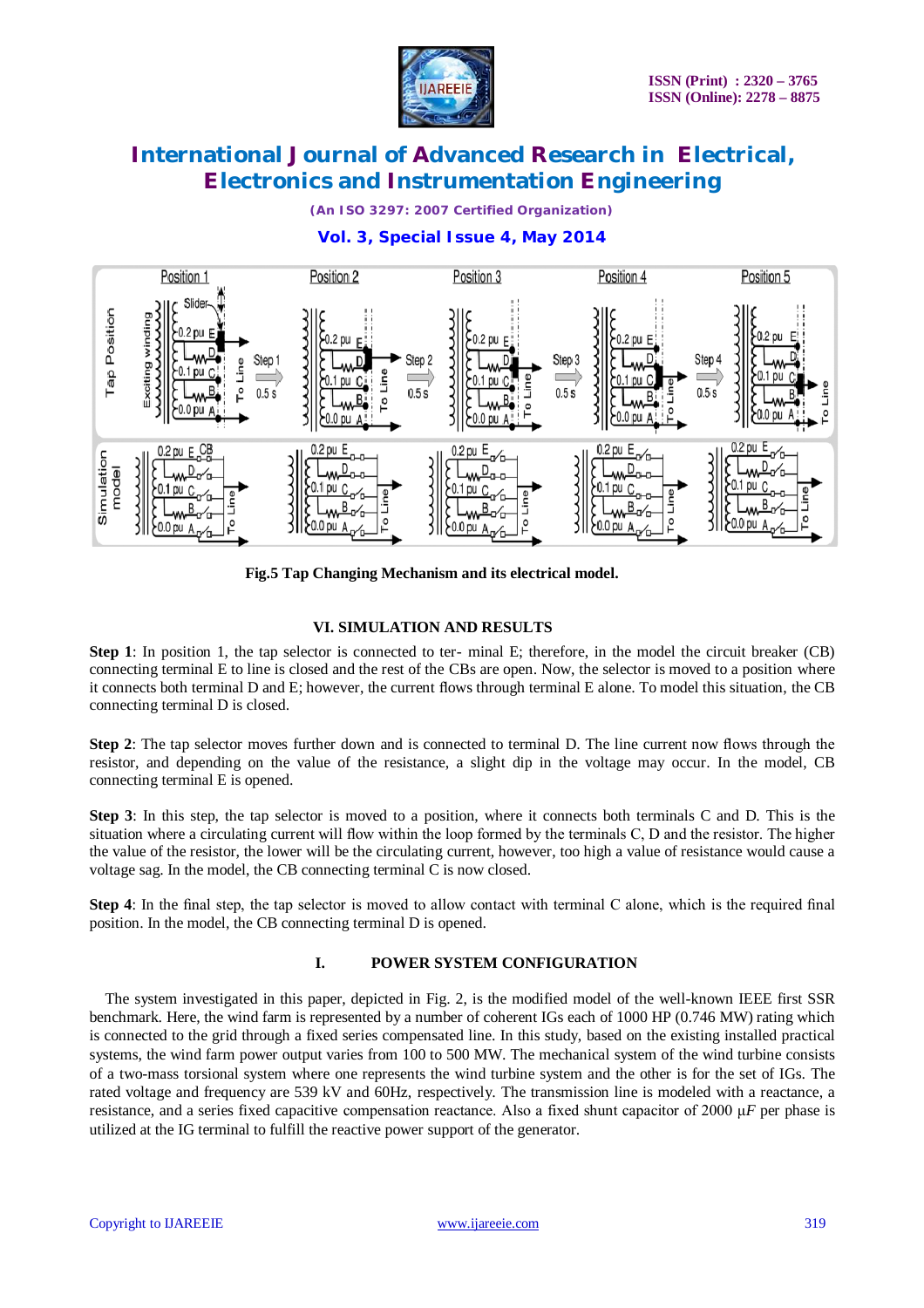

*(An ISO 3297: 2007 Certified Organization)*

**Vol. 3, Special Issue 4, May 2014**



**Fig.6 the basic series compensated wind system**



**Fig.7 the basic system with sen transformer compensation**

The electromagnetic torque is obtained for WTG power outputs of 100, 300, and 500 MW to examine the onset of IG self-excitation. The results are depicted in Fig. 4. It is observed that for a power transfer "P" of 100 MW, the IG selfexcitation effect is not so prominent even with a series compensation level 90%. Oscillations are visible in the electromagnetic torque but they decay with time. However, as the power transfer level is increased to 300 MW, oscillations of high magnitude appear in the electromagnetic torque. When the power transfer level reaches 500 MW, the oscillations start growing and eventually make the system uncertain.



**Fig.8 100mw system with 90% series compensation**



**Fig.9 300 mw system with 90% series compensation**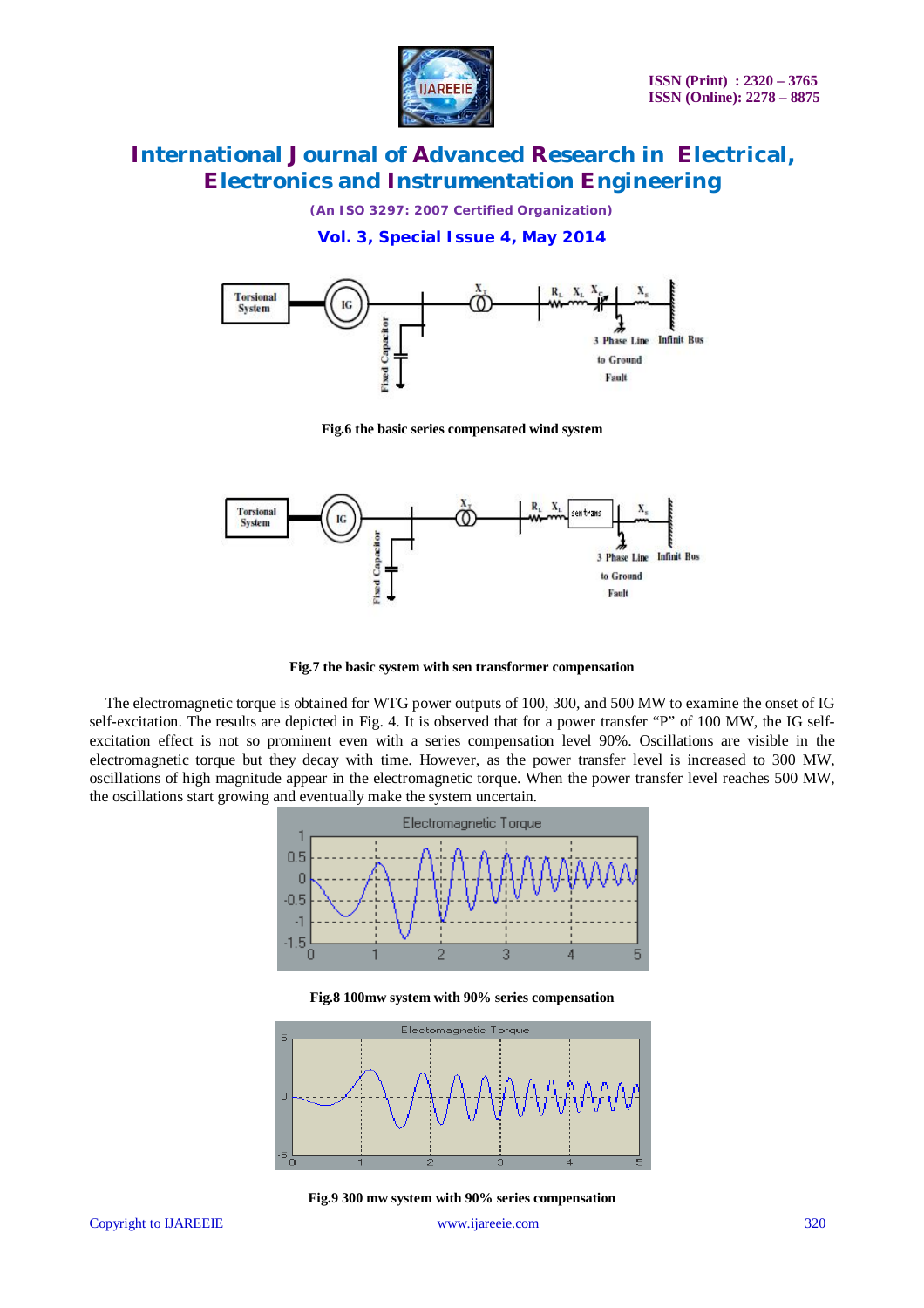

*(An ISO 3297: 2007 Certified Organization)*

**Vol. 3, Special Issue 4, May 2014**











**Fig.12 300MW system with sen transformer series compensation**



**Fig.13 500Mw system with Sen transformer series compensation.**